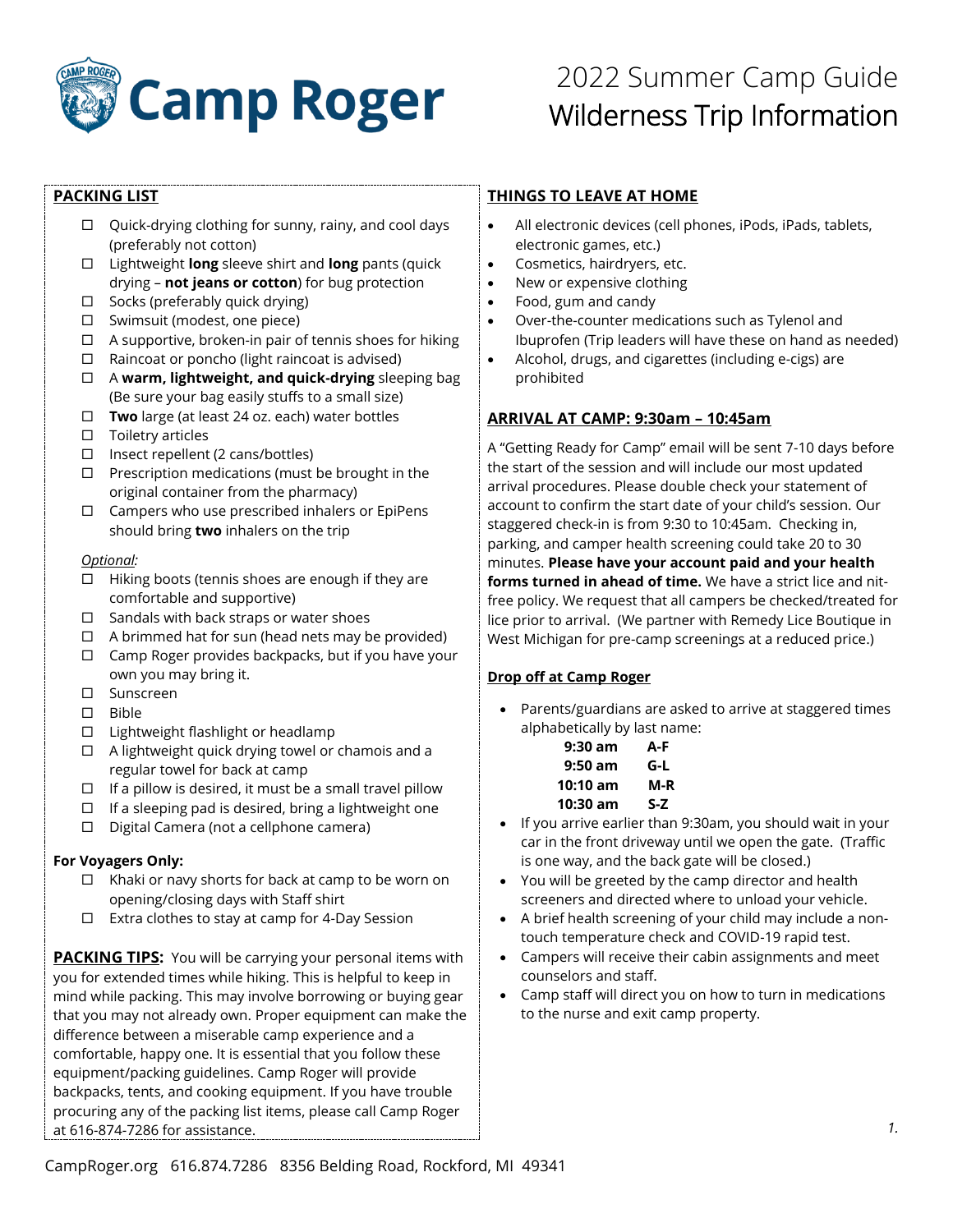### **LATE ARRIVALS/ABSENCES/EARLY DEPARTURES**

We understand that occasionally a camper family may arrive late due to unforeseen circumstances. If you know you are running late, please call camp as soon as possible. If you anticipate arrival conflicts due to work schedules, please make plans for someone else to drop off your child or choose a different session.

Much happens in the first few hours of camp and regardless of your camper's comfort level with camp, there are multiple implications for late arrivals. Late arrivals due to health issues or family emergencies will be accommodated as best we can.

Because the Pioneer and Voyager trips are mostly off Camp Roger's property, missing a day or two is not an option. Also, for Voyagers, being present for the full 4-Day Session as a Voyager counselor is a very important part of the experience. If you anticipate your child having to leave early, please consider another session.

### **HEALTH HISTORY FORMS AND MEDICATIONS**

- Beginning in May, a link to complete an online health history form will be made available through your online registration login.
- All health history forms **must be completed prior to your child's arrival** at camp. If you registered online prior to May, you would receive an email notifying you when the online form is available. If you have any questions, please call the camp office at 616-874-7286.
- If there are any changes to be made to a submitted health form, please call the camp office to request that your form be reopened.
- Each Wilderness Trip is staffed with a counselor who is Lifeguard/CPR and Wilderness First Aid Certified.
- All prescription medications, herbal supplements, and vitamins must be brought to camp in the original container from the pharmacy. The camper's name, prescribing physician's name, medication name and dosage should be clearly marked on the container.
- All medications will be kept in the first aid kit with the counselor when off site. The first aid kit is stocked with ample over-the-counter medications, first aid supplies and a backup Epi-pen. The counselors are responsible for all medication administration when out of camp. They are given specific instructions and med administration sheets from the nurse. The counselors are also given copies of the camper's health history forms and discuss each camper's specific medical needs with the nurse prior to leaving camp. The nurse is available by cell phone 24 hours a day for consultation as needed for out of camp trips.
- Counselors will contact camp directors at least once per trip to touch base.

## **ACCOUNT BALANCES**

- All accounts must be **paid in full before arrival** on the opening day of the session.
- You may pay your balance before you arrive by using the return to pay feature through your online registration [account,](https://camproger.campbrainregistration.com/) calling camp with a credit card number, or mailing in a check to Camp Roger.

#### **CAMPER STORE MONEY**

Wilderness trip campers do not need to deposit money in a camper store account. Voyager campers may bring along a little pocket money for snacks on the van rides to and from their destination, but not a lot is needed.

Campwear will be available to purchase at the Camp Roger camp store (located in the Lodge) at pick-up time.

### **LOST and FOUND POLICY**

- Please label all your child's items with their name.
- At the end of the session, lost and found items are collected and stored.
- Please call camp as soon as you realize you have a missing item. If we are able to locate the item(s), we will make arrangements with you for returning the item(s).
- Any unclaimed items will be held until the fall and then donated.

#### **CANCELLATION/REFUND POLICY**

If for some reason your child cannot attend camp, please email the registrar at krista@camproger.org or call the camp office at 616-874-7286. Prompt notification is appreciated and may allow for another camper to register. Cancellations made less than 14 days prior to the start of your child's session will result in the loss of the minimum \$100 deposit (exceptions for medical or COVID-related reasons, family emergencies, or death in the family). All other cancellations will result in a \$25 administrative fee. Any remaining payments will be refunded back to the credit card(s) used for deposits and/or payments. Sessions can be switched at no cost as openings allow.